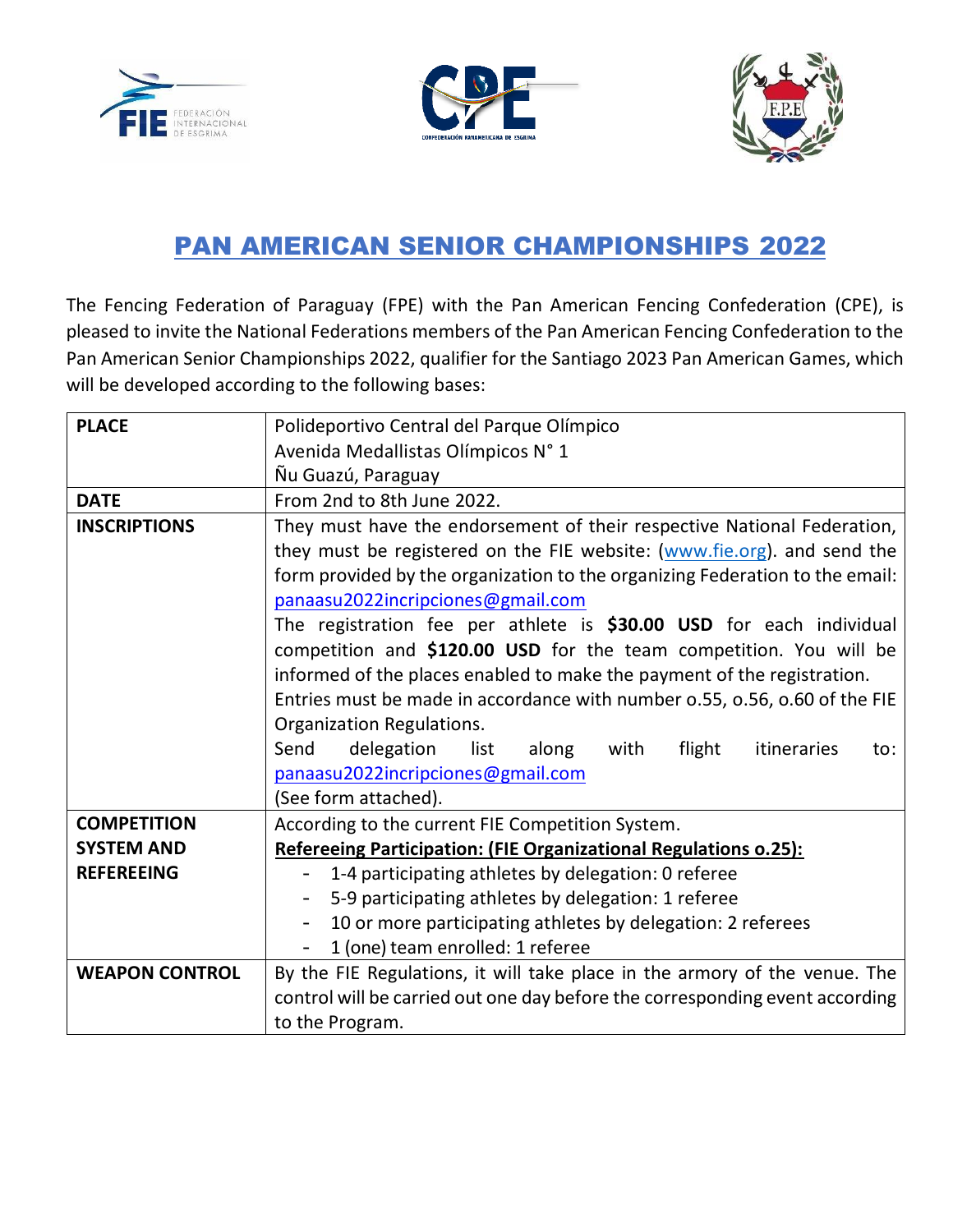| <b>ACCOMODATION</b>                                       | <b>HOTEL DEPORTISTA ROGA</b>                                                                                   |  |  |  |
|-----------------------------------------------------------|----------------------------------------------------------------------------------------------------------------|--|--|--|
|                                                           | Location within the Villa Parque Olímpico                                                                      |  |  |  |
|                                                           | from 100 m of the competition venue                                                                            |  |  |  |
|                                                           | Daily rate, per person: 35 USD                                                                                 |  |  |  |
|                                                           | Include breakfast, lunch and dinner.<br>Exclusive for delegations (athletes, coaches, delegates and referees). |  |  |  |
|                                                           |                                                                                                                |  |  |  |
|                                                           | Hotel Santa María                                                                                              |  |  |  |
| Avenida Santa Teresa N° 3452 e/San Jorge y Panchito López |                                                                                                                |  |  |  |
|                                                           | From 10 minutes of the competition venue, Daily rate:                                                          |  |  |  |
|                                                           | Standard room single, double,                                                                                  |  |  |  |
|                                                           | triple 35 USD/person                                                                                           |  |  |  |
|                                                           | Include breakfast                                                                                              |  |  |  |
|                                                           |                                                                                                                |  |  |  |
|                                                           | <b>Hotel LOS ALPES</b>                                                                                         |  |  |  |
| Avda. Santa Teresa c/Aviadores del Chaco                  |                                                                                                                |  |  |  |
|                                                           | From 15 minutes of the competition venue.                                                                      |  |  |  |
|                                                           | Single room 55 UDS                                                                                             |  |  |  |
|                                                           | Double room 65 USD                                                                                             |  |  |  |
|                                                           | Triple room 70 USD                                                                                             |  |  |  |
|                                                           |                                                                                                                |  |  |  |
|                                                           | Hotel Le Pelican                                                                                               |  |  |  |
|                                                           | Avenida Santa Teresa N° 2489 y Gumersindo Sosa                                                                 |  |  |  |
|                                                           | From 15 minutes of the competition venue, Daily rate:                                                          |  |  |  |
|                                                           | Single room 65 USD                                                                                             |  |  |  |
|                                                           | Double room 65 USD                                                                                             |  |  |  |
|                                                           | Triple room 75 USD                                                                                             |  |  |  |
|                                                           | Lunch and Dinner in the hotel                                                                                  |  |  |  |
|                                                           | restaurant (12 USD/per person                                                                                  |  |  |  |
|                                                           | aproximately)                                                                                                  |  |  |  |
|                                                           | Reservations: panaasu2022reservahoteles@gmail.com                                                              |  |  |  |
| <b>MEETINGS</b>                                           | Technical meeting: 2nd June 2022, 18:00 hs. Olympic Park Auditorium.                                           |  |  |  |
|                                                           | Transportation will be provided to delegates from official hotels.                                             |  |  |  |
| <b>AWARDS</b>                                             | Prizes will be awarded to 1st, 2nd and two 3rd places in the individual event.                                 |  |  |  |
|                                                           | 1st, 2nd and 3rd place in team events.                                                                         |  |  |  |
| <b>DOPING</b>                                             | It will be carried out as indicated in the regulations of the International                                    |  |  |  |
|                                                           | Federation.                                                                                                    |  |  |  |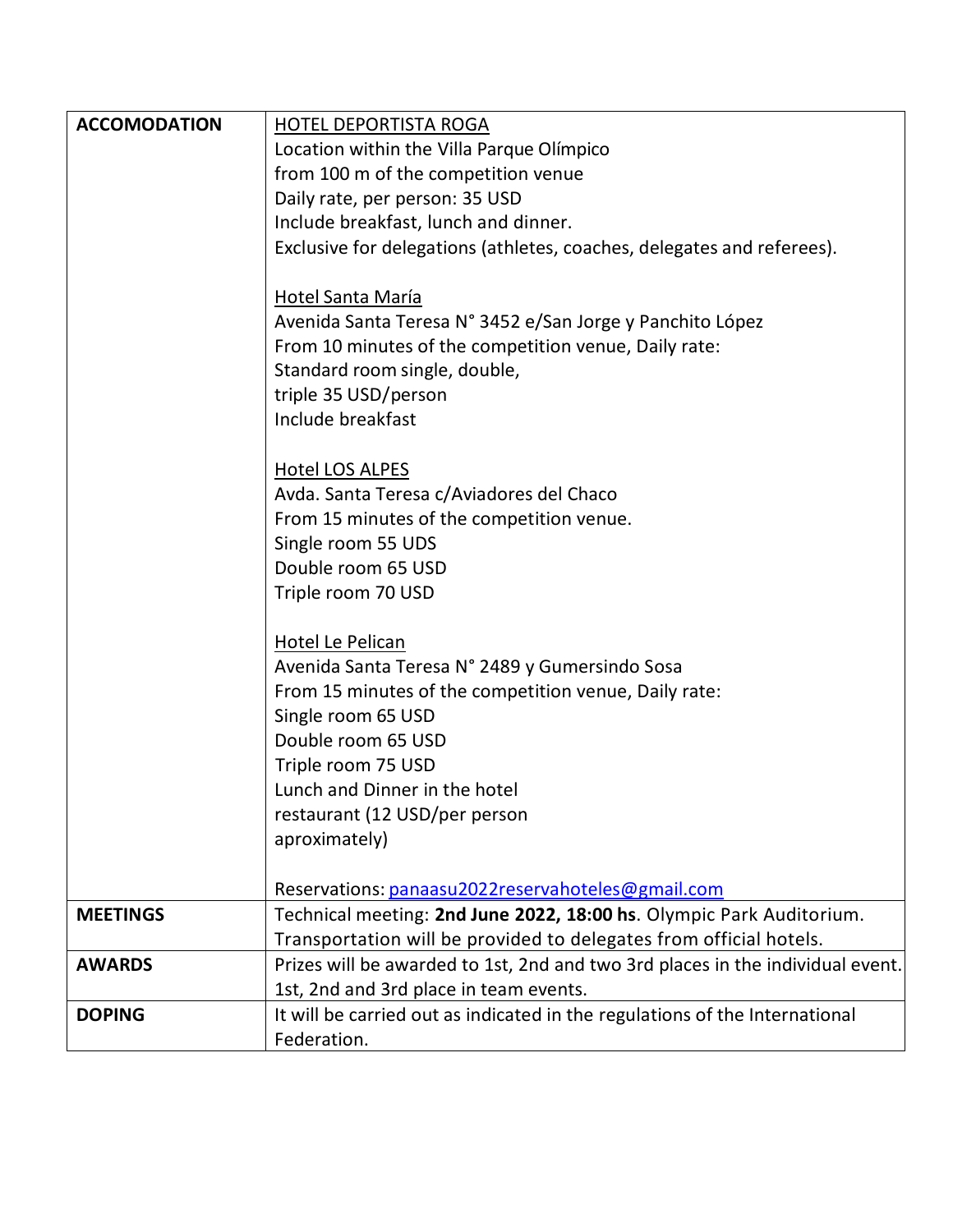| <b>ENTRY TO PARAGUAY</b> | See requirements in Annexes<br><b>Annex 1 Immigration Requirements</b><br>Annex 2 Sanitary Requirements for entry into the country                                                                                                                                                                                                                                                                                                                                                                                                                                                                                                                                                               |
|--------------------------|--------------------------------------------------------------------------------------------------------------------------------------------------------------------------------------------------------------------------------------------------------------------------------------------------------------------------------------------------------------------------------------------------------------------------------------------------------------------------------------------------------------------------------------------------------------------------------------------------------------------------------------------------------------------------------------------------|
| <b>VISAS</b>             | The delegations that need to process a visa must fill out the corresponding<br>form and send it to the email federacionparaguayaesgrima@gmail.com to                                                                                                                                                                                                                                                                                                                                                                                                                                                                                                                                             |
|                          | send the respective letter of invitation.                                                                                                                                                                                                                                                                                                                                                                                                                                                                                                                                                                                                                                                        |
| <b>PROTOCOL COVID19</b>  | The mitigation protocol for Covid19 published on the FIE website will be<br>applied, as well as what is required by the Ministry of Health of Paraguay<br>https://static.fie.org/uploads/27/135410-FIE outline risk-mitig Covid-<br>19 February2022 ang.pdf                                                                                                                                                                                                                                                                                                                                                                                                                                      |
| <b>COVID TEST</b>        | Sample collection for antigen test analysis will be arranged upon arrival for<br>all participants; They will be transferred from the airport directly to the<br>sampling site and the result will be obtained within the established period<br>and will be reported on the site and also by email and text message<br>(whatsapp).<br>In case of having a positive antigen test, a PCR test will be carried out and if<br>the result is positive, isolation will proceed according to the protocol of the<br>Paraguayan health authorities.<br>For antigen and PCR tests for return, the cost is borne by each delegation.<br>The schedules and logistics will be informed in the following days. |
| <b>TRANSPORTATIONS</b>   | 40 USD/person airport - hotel - airport<br>The organization will provided the transportation between official hotels<br>and venue.                                                                                                                                                                                                                                                                                                                                                                                                                                                                                                                                                               |
| <b>OTHERS</b>            | Each delegation must bring the flag of their country to the organization.                                                                                                                                                                                                                                                                                                                                                                                                                                                                                                                                                                                                                        |

The pending or unforeseen points in this invitation will be resolved by the technical directory in conjunction with the organizers.

Miguel Angel Paredes Fassino Presidente

Vitaly Logvin



**President** Pan American Fencing Confederation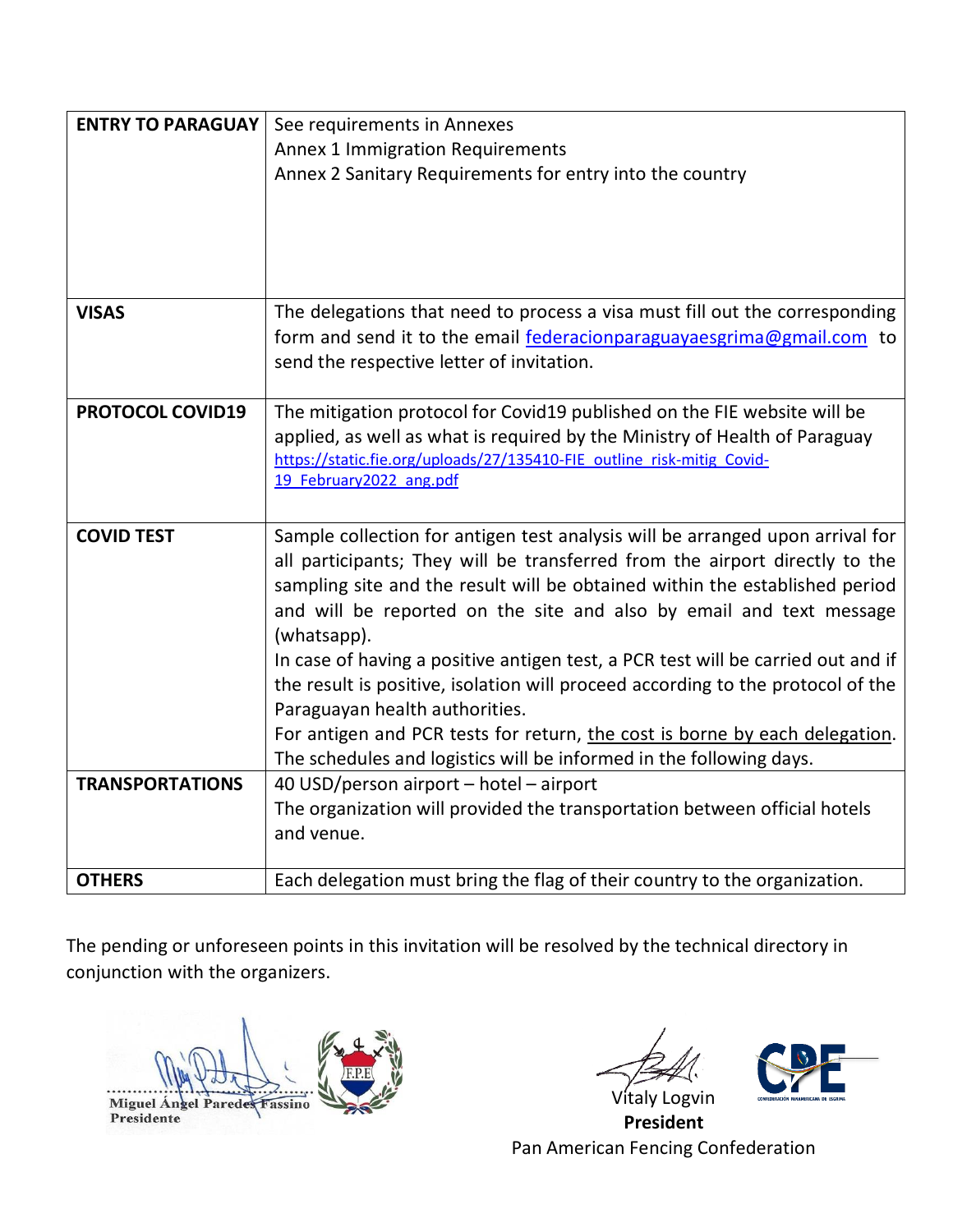# *COMPETITION SCHEDULE*

| <b>DAY</b>              | <b>HOUR</b>                    | <b>DESCRIPTION</b>                       | <b>CATEGORY</b> |
|-------------------------|--------------------------------|------------------------------------------|-----------------|
|                         |                                |                                          |                 |
| THURSDAY 2 JUNE         | 10:00 AM - 5:00 PM<br>06:00 PM | Weapon check<br><b>Technical meeting</b> |                 |
| <b>FRIDAY 3 JUNE</b>    | 09:30 AM                       | Women's Saber                            | Individual      |
|                         | 10:30 AM                       | Men's Saber                              | Individual      |
|                         | 4:30 PM                        | Opening ceremony                         |                 |
|                         | 5:00 PM                        | Finals                                   |                 |
|                         | 6:00 PM                        | <b>Awards ceremony</b>                   |                 |
|                         |                                |                                          |                 |
| <b>SATURDAY 4 JUNE</b>  | 09:30 AM                       | Women's Saber                            | Teams           |
|                         | 11:00 AM                       | Men's Saber                              | Teams           |
|                         | 4:00 PM                        | Finals                                   |                 |
|                         | $5:00$ PM                      | <b>Awards ceremony</b>                   |                 |
|                         |                                |                                          |                 |
| <b>SUNDAY 5 JUNE</b>    | 09:00 AM                       | Women's Foil                             | Individual      |
|                         | 11:00 AM                       | Men's Foil                               | Individual      |
|                         | 04:30 PM                       | <b>Finals</b>                            |                 |
|                         | 05:30 PM                       | <b>Awards ceremony</b>                   |                 |
|                         |                                |                                          |                 |
| <b>MONDAY 6 JUNE</b>    | 09:00 AM                       | Women's Foil                             | <b>Teams</b>    |
|                         | 10:30 AM                       | Men's Foil                               | <b>Teams</b>    |
|                         | 05:00 PM                       | Finals                                   |                 |
|                         | 06:30 PM                       | <b>Awards ceremony</b>                   |                 |
|                         |                                |                                          |                 |
| <b>TUESDAY 7 JUNE</b>   | 09:00 AM                       | Women's Epee                             | Individual      |
|                         | 11:00 AM                       | Men's Epee                               | Individual      |
|                         | 05:00 PM                       | <b>Finals</b>                            |                 |
|                         | 06:00 PM                       | <b>Awards ceremony</b>                   |                 |
| <b>WEDNESDAY 8 JUNE</b> | 09:00 AM                       | Women's Epee                             | Teams           |
|                         | 11:00 AM                       |                                          | Teams           |
|                         | 05:00 PM                       | Men's Epee<br>Finals                     |                 |
|                         | 06:00 PM                       |                                          |                 |
| <b>THURSDAY 9 JUNE</b>  |                                | <b>Awards ceremony</b>                   |                 |
|                         | Departure of delegations       |                                          |                 |

NOTE: The schedule of the competitions can be modified depending on the number of athletes and/or special conditions that are generated prior to the competition..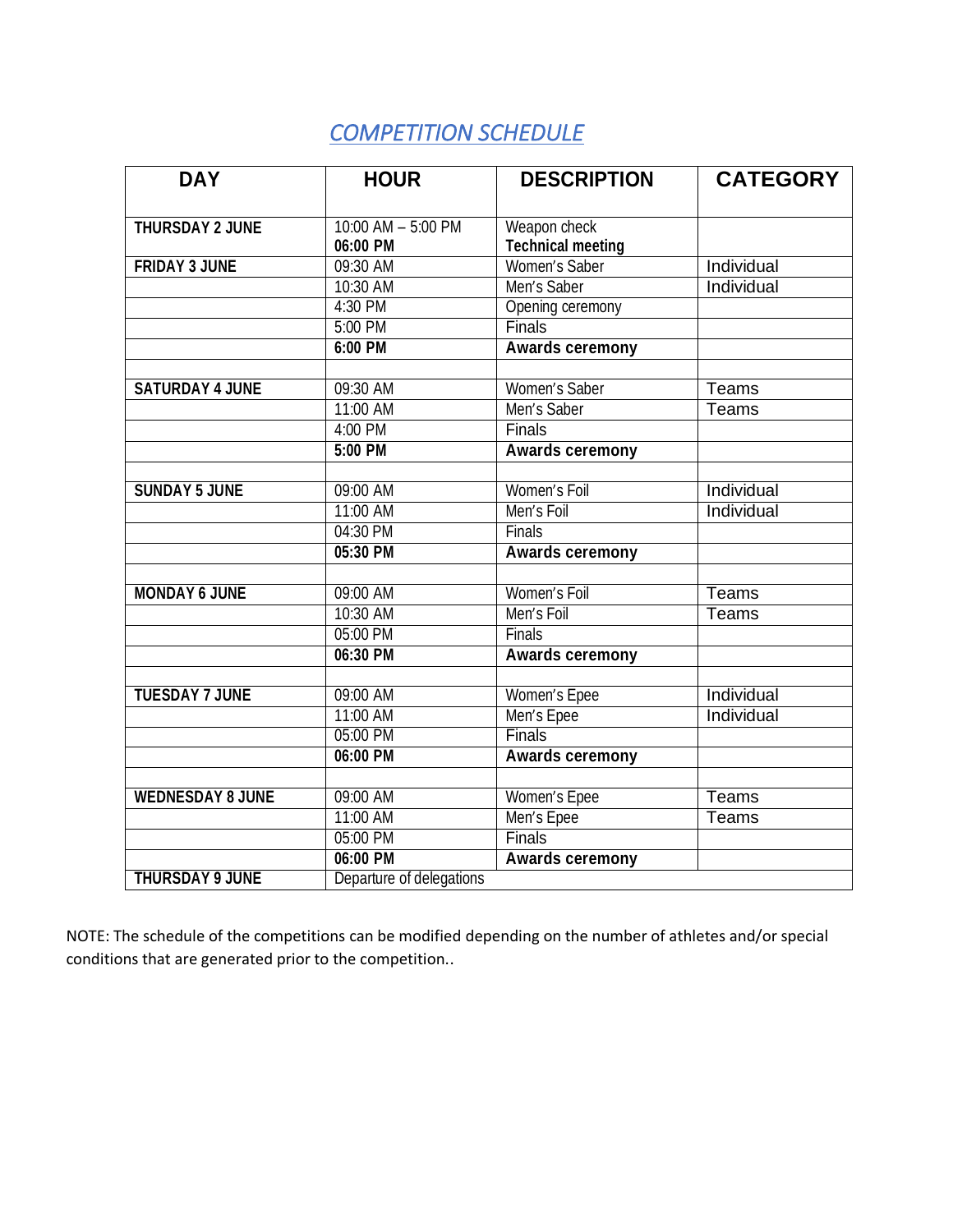





#### **REQUERIMIENTOS MIGRATORIOS DE INGRESO Y SALIDA DEL PARAGUAY**

Todos los paraguayos y extranjeros, mayores y menores de edad, tienen la obligación de registrar su ingreso y salida del país, sin excepción.

Este trámite es gratuito y se realiza únicamente en los **puestos de control migratorio habilitados** en los pasos fronterizos terrestres, fluviales y aeroportuarios, ante funcionarios de la Dirección General de Migraciones de Paraguay debidamente acreditados.

| <b>DOCUMENTOS DE VIAJE VÁLIDOS</b> |                                                                                                                                                                                                                                | <b>REQUERIDO PARA</b> |        |
|------------------------------------|--------------------------------------------------------------------------------------------------------------------------------------------------------------------------------------------------------------------------------|-----------------------|--------|
|                                    | Paraguayos/as                                                                                                                                                                                                                  | <i><b>Ingreso</b></i> | Salida |
|                                    | Pasaporte vigente (para cualquier destino) o Cédula de Identidad Paraguaya vigente (para viajar dentro del MERCOSUR)                                                                                                           |                       |        |
| 1.                                 | Los documentos de viaje vencidos de ciudadanos nacionales serán admitidos como válidos sólo para el ingreso al país, no así para la<br>salida, por lo cual deberán ser renovados para poder egresar del territorio nacional.   |                       |        |
|                                    | Certificado Internacional de Vacunación contra la Fiebre Amarilla (requerimiento obligatorio para personas de 1 a 59 años que<br>se dirijan o provengan de las siguientes zonas de riesgo: Brasil, Bolivia, Perú y Venezuela). |                       |        |
| 3.                                 | Exigencias sanitarias por COVID-19. Ver los requisitos en el apartado de Ingreso y salida del país en www.migraciones.gov.py                                                                                                   |                       |        |
|                                    |                                                                                                                                                                                                                                |                       |        |

|    | Extranjeros/as Residentes en Paraguay                                                                                                                                                                                          | <b>Ingreso</b> | Salida |
|----|--------------------------------------------------------------------------------------------------------------------------------------------------------------------------------------------------------------------------------|----------------|--------|
|    | Pasaporte vigente (para todas las nacionalidades y en cualquier destino) o Documento de Identidad vigente del país de origen<br>(para ciudadanos oriundos de países del MERCOSUR que tengan como destino otro país del bloque) |                |        |
|    | Cédula de Identidad Paraguaya vigente o Carnet Migratorio de Admisión Temporaria o Permanente vigente (en caso de<br>no contar con la Cédula de Identidad Paraguaya).                                                          |                |        |
| 3. | Certificado Internacional de Vacunación contra la Fiebre Amarilla (requerimiento obligatorio para personas de 1 a 59 años que<br>se dirijan o provengan de las siguientes zonas de riesgo: Brasil, Bolivia, Perú y Venezuela). |                |        |
| 4. | Exigencias sanitarias por COVID-19. Ver los requisitos en el apartado de Ingreso y salida del país en www.migraciones.gov.py                                                                                                   |                |        |

|    | Extranjeros/as No Residentes - Turistas                                                                                                                                                                                        |  | Salida |
|----|--------------------------------------------------------------------------------------------------------------------------------------------------------------------------------------------------------------------------------|--|--------|
| 1. | Pasaporte vigente (para todas las nacionalidades y en cualquier destino) o Documento de Identidad vigente del país de origen (para<br>ciudadanos oriundos de países del MERCOSUR que tengan como destino otro país del bloque) |  |        |
|    | Visa (sólo para extranjeros oriundos de países que requieran la portación de VISA CONSULAR o EN ARRIBO para ingresar al<br>Paraguay)                                                                                           |  |        |
| 3. | Comprobante de Ingreso al País (sello de ingreso al Paraguay en el pasaporte o en la boleta migratoria)                                                                                                                        |  |        |
| 4. | Certificado Internacional de Vacunación contra la Fiebre Amarilla (requerimiento obligatorio para personas de 1 a 59 años que<br>se dirijan o provengan de las siguientes zonas de riesgo: Brasil, Bolivia, Perú y Venezuela). |  |        |
| 5. | Exigencias sanitarias por COVID-19. Ver los requisitos en el apartado de Ingreso y salida del país en www.migraciones.gov.py                                                                                                   |  |        |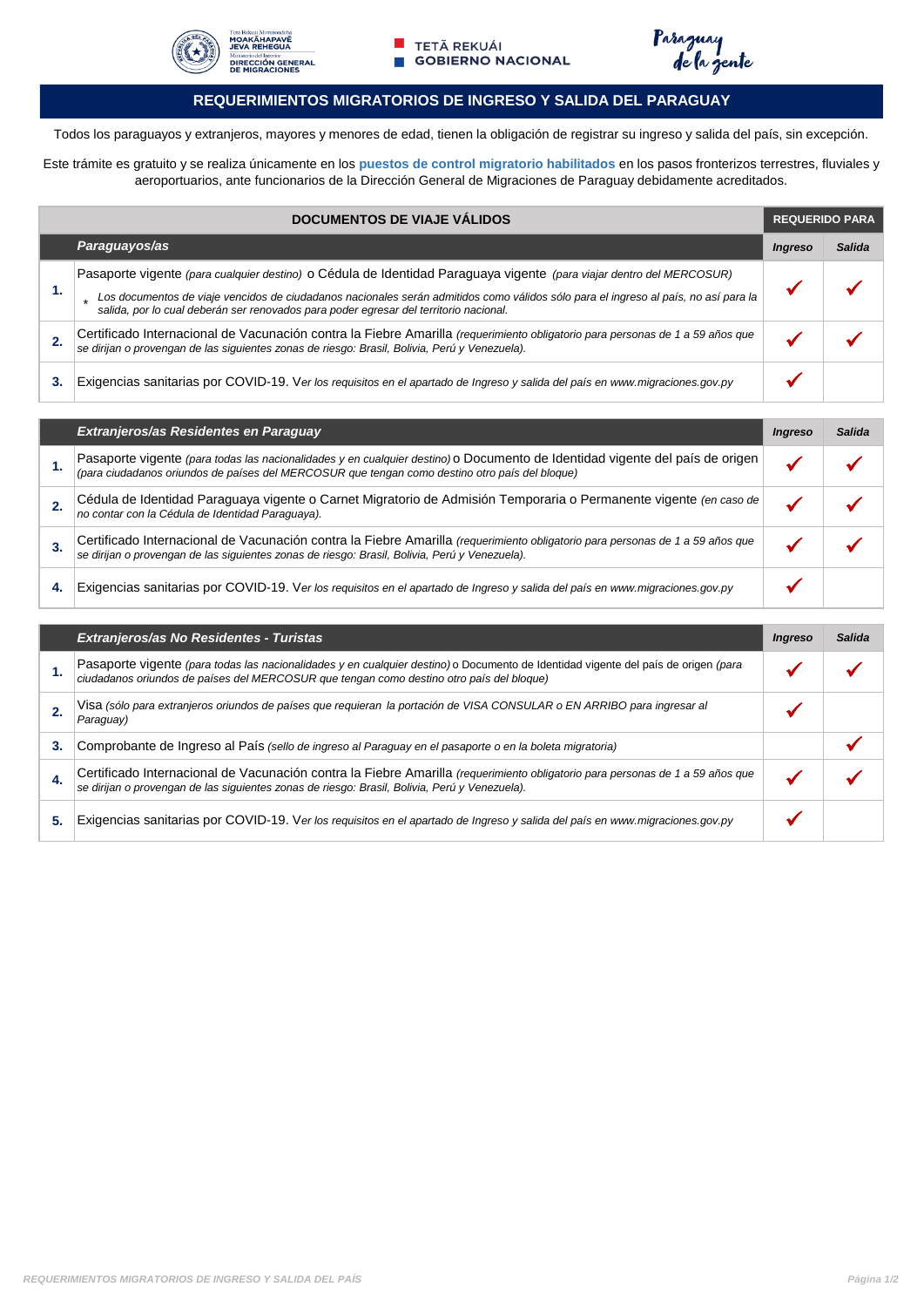



Paraguay<br>de la gente

#### **INFORMACIÓN ADICIONAL Y RECOMENDACIONES**

*Nacionales y Extranjeros Residentes y No Residentes en Paraguay:*

- \* Las contraseñas de documentos de viaje en trámite **no serán admitidas como documentos de viaje válidos para el ingreso y egreso del país.**
- \* **Consulte siempre con la autoridad competente del país de destino** cuáles son los requerimientos de viaje solicitados para el ingreso a su territorio.
- \* Para información sobre **VISAS**, comuníquese con el *Ministerio de Relaciones Exteriores del Paraguay* y/o consulte el listado de países con *Acuerdos de Supresión de Visas* y el listado de países beneficiarios de las *Visas en Arribo* en Paraguay.

#### *Extranjeros No Residentes en Paraguay:*

- \* Al registrar su ingreso al Paraguay, **SOLICITE SU COMPROBANTE DE ENTRADA AL PAÍS** (boleta de ingreso o sello en el pasaporte) **Y CONSÉRVELO**, para evitar sanciones. No serán admitidos reclamos posteriores.
- \* El plazo de estadía otorgado a extranjeros/as Turistas o No Residentes puede extenderse **hasta 90 días.**
- \* El/la extranjero/a que desee prolongar su estadía en el país en calidad de **NO RESIDENTE**, podrá solicitar una **Prórroga de Permanencia como Turista** por una única vez, hasta un máximo de 90 días más. Este documento puede solicitarse en la sede central de Migraciones (Dirección: Caballero esq. Eligio Ayala, Ciudad de Asunción) presentando los requisitos establecidos y abonando el arancel
- correspondiente, de **Gs. 381.555.**
- \* **La Dirección General de Migraciones** aplicará las sanciones administrativas pertinentes a las personas que incumplan las normas establecidas en la Ley de Migraciones Nº 978/96.

#### **MULTAS**

- \* El/la extranjero/a no residente, mayor o menor de edad, que haya incurrido en una de las infracciones migratorias mencionadas a continuación, deberá abonar la multa establecida, de **Gs. 264.153**:
	- **a-**  Por vencimiento del plazo de permanencia.
	- **b-**  Por no presentar el comprobante de ingreso al país, al registrar su salida del territorio nacional.
- \* El monto de la multa es único y podrá ser abonado en cualquiera de los puestos de control migratorio habilitados en fronteras y aeropuertos, al momento de abandonar el país, para el levantamiento de la infracción.
- Al abonar la multa, *EXIJA SU COMPROBANTE DE PAGO.*  \*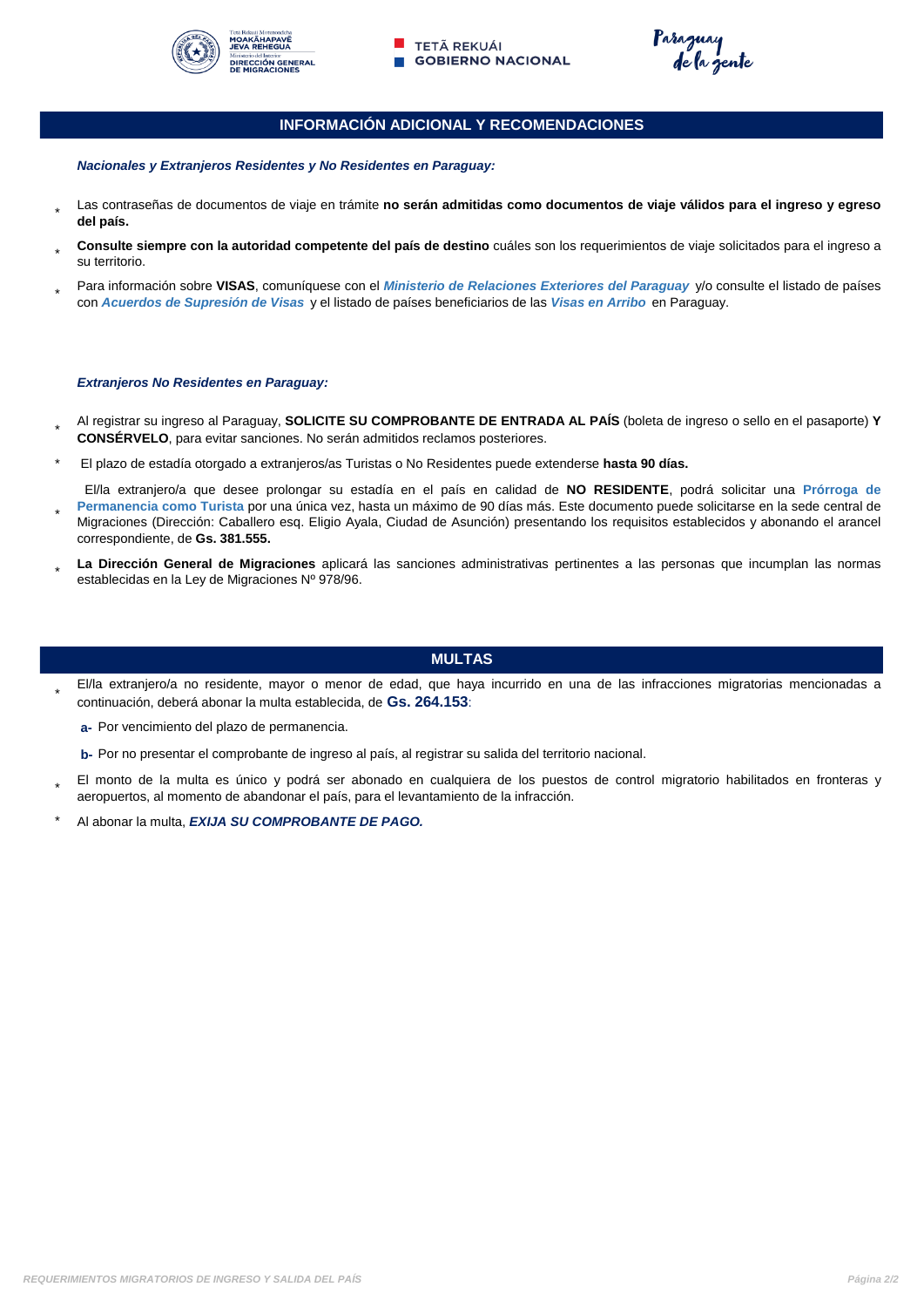

# ACTUALIZACIÓN DE LAS EXIGENCIAS SANITARIAS DE INGRESO AL PAÍS.

Vigencia: 19 de abril del año 2022.



Dr. Gaullemme Sequera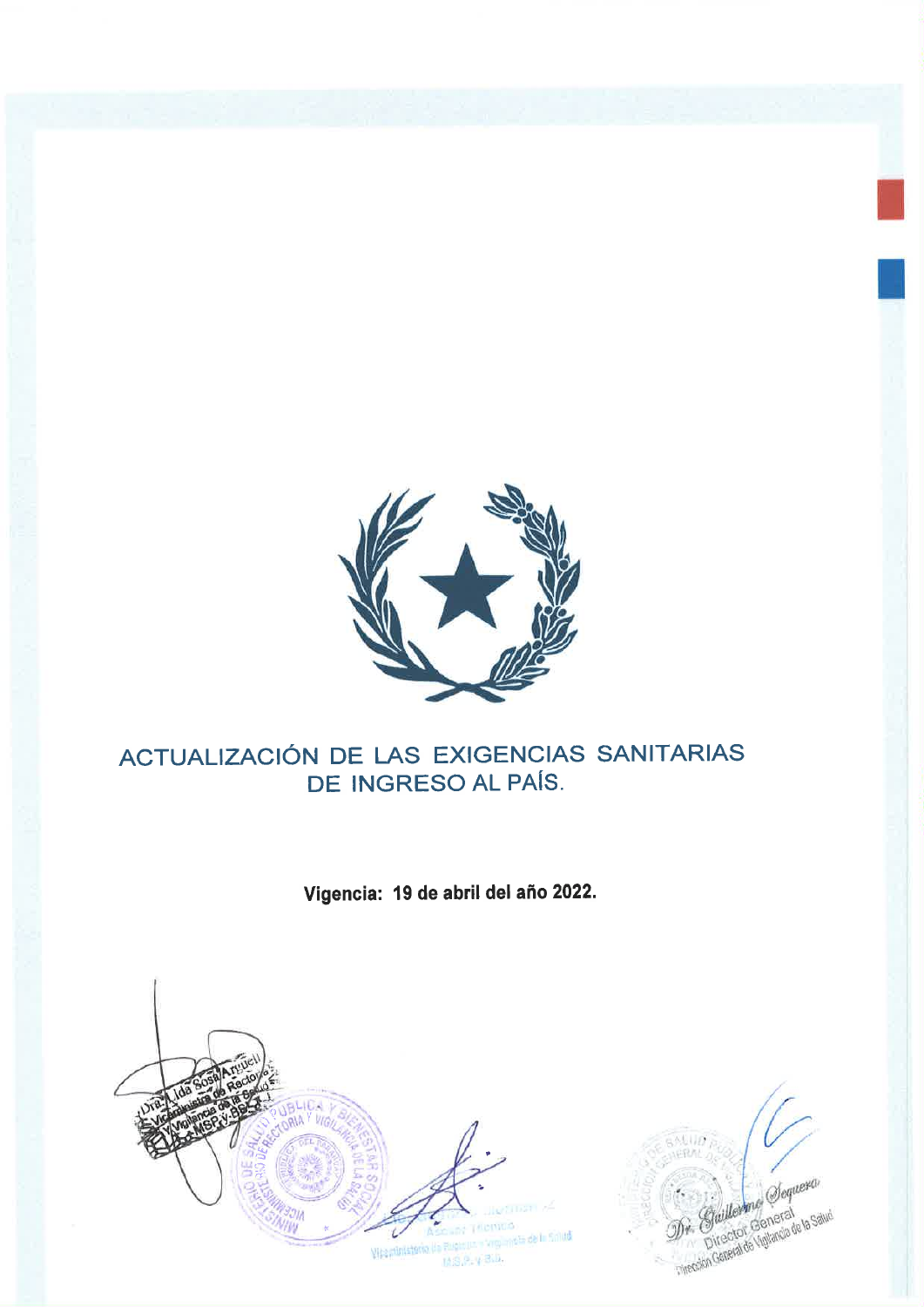

# **ACTUALIZACIÓN DE LAS EXIGENCIAS SANITARIAS DE INGRESO AL PAÍS.**

# I. Exigencias Sanitarias para nacionales, extranjeros y residentes extranjeros en el país.

# 1. Certificado de vacunación contra la COVID-19

Viajeros desde los 12 años, deberán presentar certificado de vacunación con esquema completo para ingreso al país. \*

El Certificado de vacunación deberá estar en español, inglés, francés o portugués, y contener la siguiente información:

- Nombre del pasajero
- Fecha de nacimiento
- · Número de documento o pasaporte
- · Identificación del fabricante de la vacuna
- · Número de lote de dosis aplicadas
- Fecha de aplicación de dosis

## 2. Viajeros que no cuenten con certificado de vacunación

## 2.1 Test de SARS-CoV-2

Viajeros desde los 12 años deberán presentar test (Técnicas de detección de ARN: RT-PCR / LAMP / NAAT) con resultado negativo realizado en un tiempo no superior a 72 horas del embarque.

## 2.2 Personas que ya tuvieron la enfermedad

Viajeros desde los 12 años de edad que hayan padecido la COVID-19 desde los 10 y hasta los 90 días previos al ingreso al país, deberán acreditar dicha situación mediante resultados laboratoriales, Técnicas de detección de ARN: RT-PCR / LAMP / NAAT o prueba de antígeno positivo.

\* Esquema de vacunación completo: dos dosis más la dosis de refuerzo, en el caso de un esquema de vacunación de una dosis, también se deberá contar con la dosis de refuerzo. ave Mentañoz Ministerio de **GOBIERNO SALUD PÚBLICA NACIONAL BIENESTAR SOCIAL**